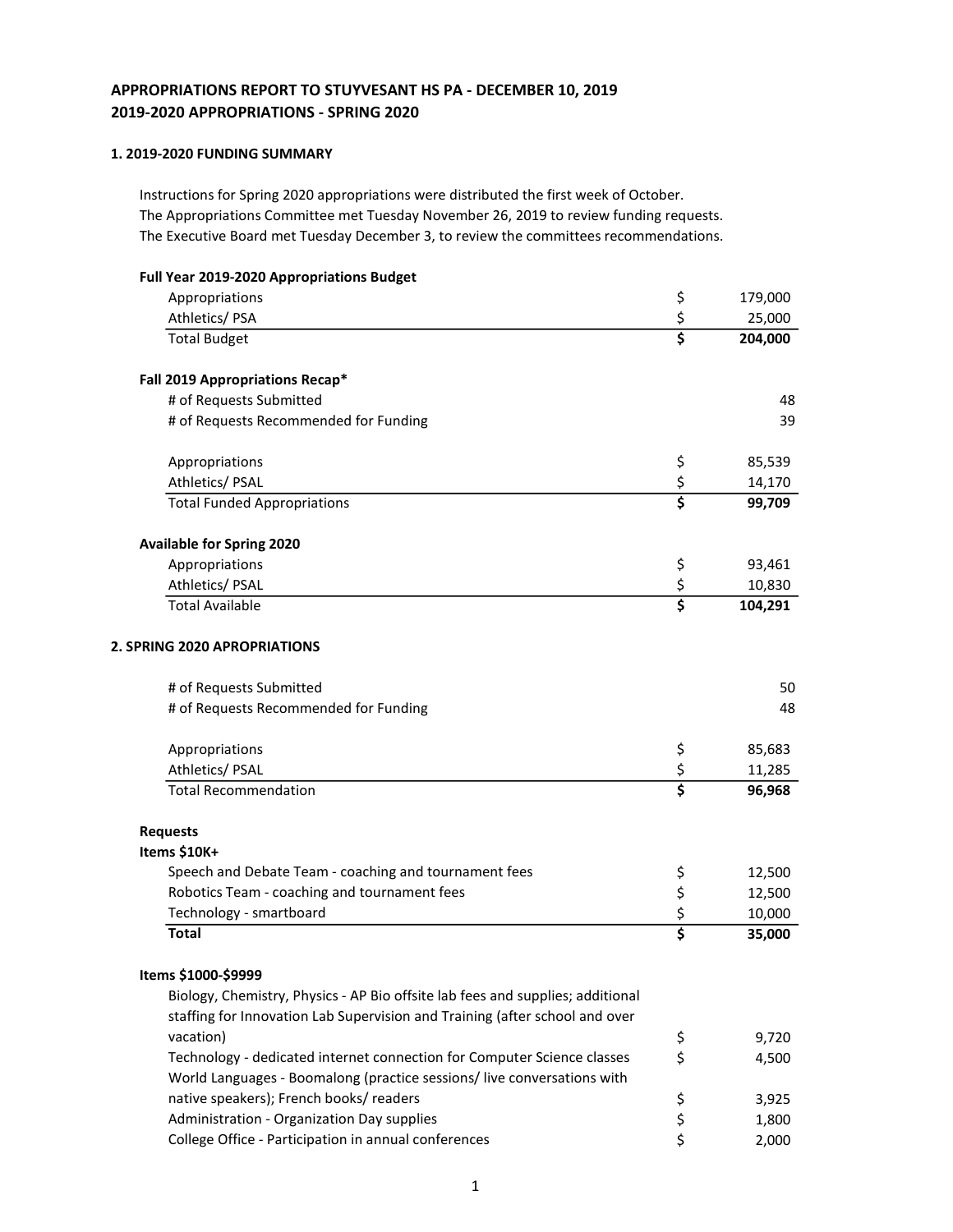# APPROPRIATIONS REPORT TO STUYVESANT HS PA - DECEMBER 10, 2019 2019-2020 APPROPRIATIONS - SPRING 2020

| Extracurricular - Wellness Council water bottle filling stations throughout   |                                      |        |
|-------------------------------------------------------------------------------|--------------------------------------|--------|
| school                                                                        | \$                                   | 7,000  |
| Extracurricular - Science Olympiad; Cheerleading; Antares; StuyFlow           | \$                                   | 12,294 |
| <b>Total</b>                                                                  | $\overline{\boldsymbol{\mathsf{s}}}$ | 41,239 |
| Items <\$1000                                                                 |                                      |        |
| Academics - Biology (suture kits, lab kits); Spanish Honor Society Induction  |                                      |        |
| ceremony; pocket Constitutions; History Day                                   | \$                                   | 2,330  |
| Extracurricular - Roof top garden; Black Student League; ASPIRA; Red Cross;   |                                      |        |
| Environmental Club; Stuy Pod Cast; Realpolitick; Rocketry Club; History Club; |                                      |        |
| stuyMAPS; Stuy Neuro; Architecture Club                                       | \$                                   | 7,114  |
| <b>Total</b>                                                                  | $\overline{\mathsf{s}}$              | 9,444  |
| <b>Athletics/ PSAL</b>                                                        |                                      |        |
| Girls Tennis; Girls Varsity Volleyball; Cricket; Boys Lacrosse; Boys Bowling  |                                      |        |
| Team; Girls Track; Boys Volleyball; Girls Varsity Handball; Girls Badminton   | \$                                   | 11,285 |
|                                                                               |                                      |        |
| <b>TOTAL</b>                                                                  | \$                                   | 96,968 |
|                                                                               |                                      |        |
| *Previous # projects approved                                                 |                                      |        |
| <b>Fall 2019</b>                                                              |                                      | 39     |
| Spring 2019                                                                   |                                      | 45     |
| <b>Fall 2018</b>                                                              |                                      | 30     |
| Spring 2018                                                                   |                                      | 39     |
| <b>Fall 2017</b>                                                              |                                      | 87     |
| Spring 2017                                                                   |                                      | 46     |
| <b>Fall 2016</b>                                                              |                                      | 62     |
| 3. LOOK AHEAD                                                                 |                                      |        |
| <b>Funding for Fall 2018</b>                                                  |                                      |        |
| Last week of March -                                                          |                                      |        |
| Distribute request forms to faculty/ staff; requests must include current     |                                      |        |
| progress report of funds                                                      |                                      |        |
| Last week of April -                                                          |                                      |        |
| Deadline for requests                                                         |                                      |        |
| 1st week of May -                                                             |                                      |        |
| Process requests to spreadsheet and divide tasks to committee                 |                                      |        |

2nd week of May -

Send requests to committee for review and recommendations

Last week of May -

Appropriations committee meeting

June -

Present appropriations at Executive Board Meeting (provisional approval dependent upon 2020-2021 budget approval at September 2020 PA meeting).

September - Present Fall 2020 appropriations at General Meeting

Late September/ Early October -

Notify funding levels to faculty/staff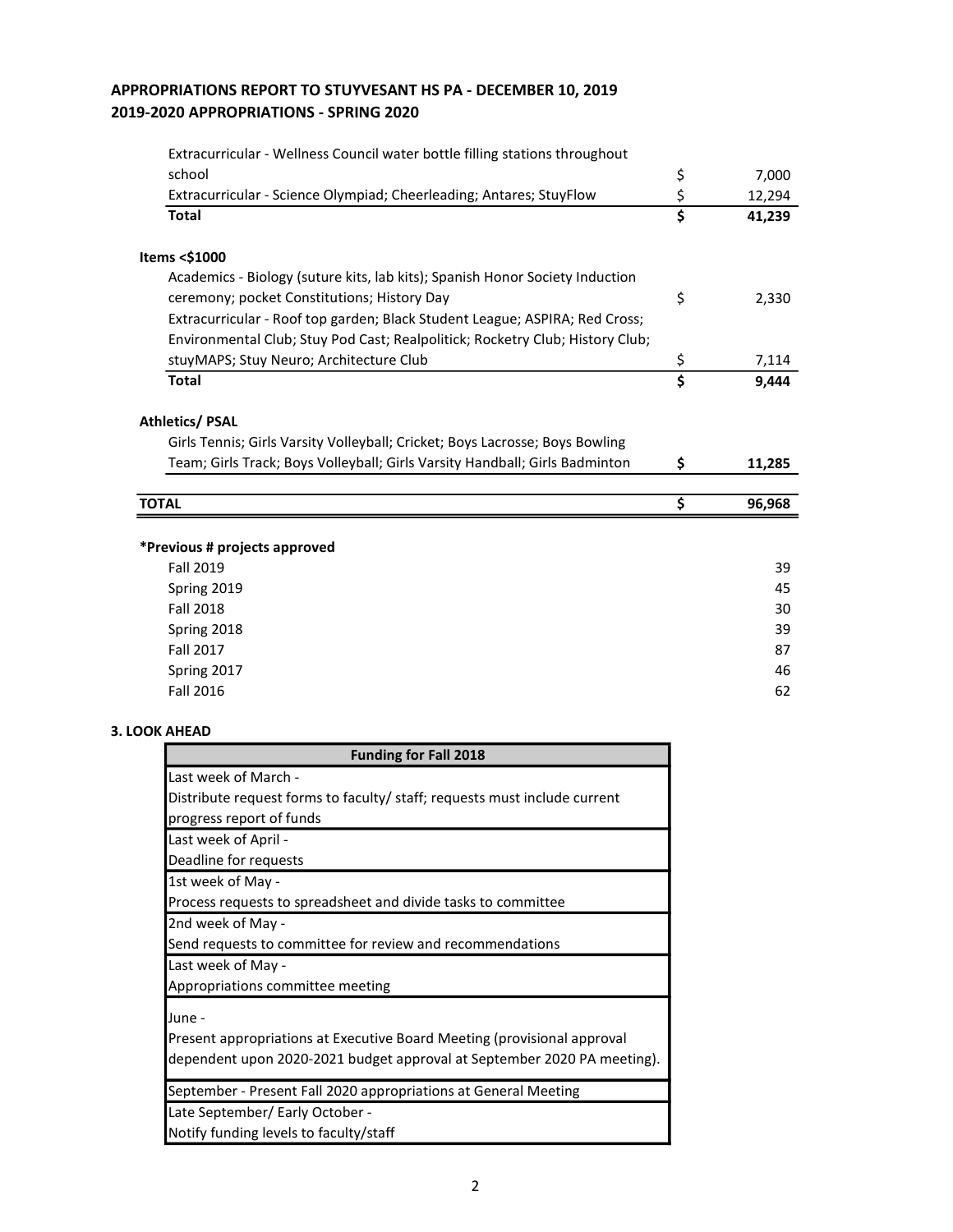## APPROPRIATIONS - SPRING 2020

| #     | Request Funding Category*           | <b>Funding Purpose</b>                             | <b>Description of Request</b>                                                                                                    |         | Amount<br>Requested |      | <b>Committee</b><br><b>Recommends</b> |
|-------|-------------------------------------|----------------------------------------------------|----------------------------------------------------------------------------------------------------------------------------------|---------|---------------------|------|---------------------------------------|
| S2001 | Academics: Chemistry and<br>Physics | Innnovation Lab Supervision                        | Supervision of students after school and<br>over vacation. Students include the<br>Robotics and Science Olympiad Teams.          | \$      | 9,810.00 \$         |      | 4,000.00                              |
| S2002 | Academics: Technology               | Smartboards                                        | Purchase of one Smartboard and ongoing<br>computer/printer/general equipment<br>maintenance.                                     | \$      | $10,000.00$ \$      |      | 10,000.00                             |
| S2003 | Academics: Biology                  | Inventive Engineering to Solve<br>Societal Changes | Supplies for class projects                                                                                                      | \$      | $1,500.00$ \$       |      | 1,000.00                              |
| S2004 | Extracurricular                     | <b>Antares Magazine</b>                            | <b>Printing Costs</b>                                                                                                            | \$      | 1,000.00            | Ŝ.   | 1,000.00                              |
| S2005 | College Office                      | College Office                                     | Conference expenses, financial aid for<br>Spring college Trip                                                                    | \$      | $2,000.00$ \$       |      | 2,000.00                              |
| S2006 | Athletics/PSAL                      | <b>Boys Varsity Basketball</b>                     | Basketballs, Uniforms, Equipment and<br><b>Tournament Fees</b>                                                                   | \$      | 1,372.56            | \$   |                                       |
| S2007 | Athletics/PSAL                      | Boys Bowling Team                                  | <b>Uniforms and Practices</b>                                                                                                    | \$      | 2,055.60 \$         |      | 1,000.00                              |
| S2008 | Extracurricular                     | <b>Black Student League</b>                        | <b>Black History Month Dinner</b>                                                                                                | \$      | $1,200.00$ \$       |      | 900.00                                |
| S2009 | Extracurricular                     | Architecture Club and Drafting<br>Help             | <b>Building Model Buildings</b>                                                                                                  | \$      | 264.00              | - \$ | 264.00                                |
| S2010 | Extracurricular                     | <b>ASPIRA</b>                                      | Hispanic Heritage Month Dinner                                                                                                   | \$      | $1,150.00$ \$       |      | 900.00                                |
| S2011 | Extracurricular                     | The Stuyvesant Podcast                             | Recording Equipment, Website Costs,<br><b>Office Supplies</b>                                                                    | \$      | $2,450.00$ \$       |      | 619.00                                |
| S2012 | Extracurricular                     | Science Olympiad                                   | Registration Fees and materials                                                                                                  | \$      | 6,294.48 \$         |      | 6,294.00                              |
| S2013 | <b>Academics: Biology</b>           | AP Bio Lab at Brooklyn DNA<br>Center               | Freshman AP Biology class offsite lab (3)<br>sections)                                                                           | \$      | 2,500.00 \$         |      | 2,500.00                              |
| S2014 | Administration                      | Organization Day                                   | <b>Supplies</b>                                                                                                                  | \$      | 3,600.00 \$         |      | 1,800.00                              |
| S2015 | Extracurricular                     | <b>History Club</b>                                | <b>History Bowl Competition Tournament</b><br>Fees                                                                               | \$      | 480.00 \$           |      | 480.00                                |
| S2016 | Extracurricular                     | <b>Stuyvesant Red Cross</b>                        | Health Fair supplies and food                                                                                                    | \$      | 1,000.00            | -\$  | 700.00                                |
| S2017 | Administration                      | Camp Stuy                                          | Think this is in the official PA budget -<br>confirm and withdraw?                                                               | \$      | 4,000.00            | \$   |                                       |
| S2018 | Extracurricular                     | <b>Enironmental Club</b>                           | Earth Day Food                                                                                                                   | \$      | 684.72              | \$   | 684.72                                |
| S2019 | Extracurricular                     | <b>Enironmental Club</b>                           | Roof Garden                                                                                                                      | \$      | 902.95              | \$   | 902.95                                |
| S2020 | <b>Academics: Biology</b>           | High Tech Risk Lab                                 | Freshman Lab Equipment                                                                                                           | \$      | 1,219.70            | \$   | 1,219.70                              |
| S2021 | Academics: World<br>Languages       | Boomalong                                          | 5 sections of year 3 Spanish students<br>.Each student would have 3 15 minute<br>converstaions with a native Spanish<br>speaker. | \$      | 3,825.00 \$         |      | 1,900.00                              |
| S2022 | Academics: World<br>Languages       | French Readers                                     | French books for students to choose what<br>they read in class.                                                                  | $\zeta$ | 400.00 \$           |      | 400.00                                |
| S2023 | Extracurricular                     | Realpolitick                                       | Microphones to create a weekly political<br>podcast.                                                                             | \$      | $213.20$ \$         |      | 213.20                                |
| S2024 | Extracurricular                     | Rocketry Club                                      | Purchase launch gear which is reusable.                                                                                          | \$      | 500.00              | \$   | 500.00                                |
| S2025 | <b>Academics: Social Studies</b>    | <b>Pocket Constitutions</b>                        | 800 Pocket Constitutions for students<br>enrolled in AP US Government classes.                                                   | \$      | 500.00 \$           |      | 500.00                                |
| S2026 | <b>Academics: Social Studies</b>    | <b>History Day</b>                                 | Competition fees and supplies                                                                                                    | \$      | 750.00              | \$   | 750.00                                |
| S2027 | Extracurricular                     | Speech and Debate                                  | Judging and Coaching Expenses                                                                                                    | \$      | 15,000.00           | \$   | 12,500.00                             |
| S2028 | Extracurricular                     | stuyMAPS                                           | Protein Modeling/Presentation                                                                                                    | \$      | 450.00              | \$   | 450.00                                |
| S2029 | Extracurricular                     | <b>Big Sibs</b>                                    | Little Sibs Handbook printing costs                                                                                              | \$      | 2,500.00            | \$   |                                       |